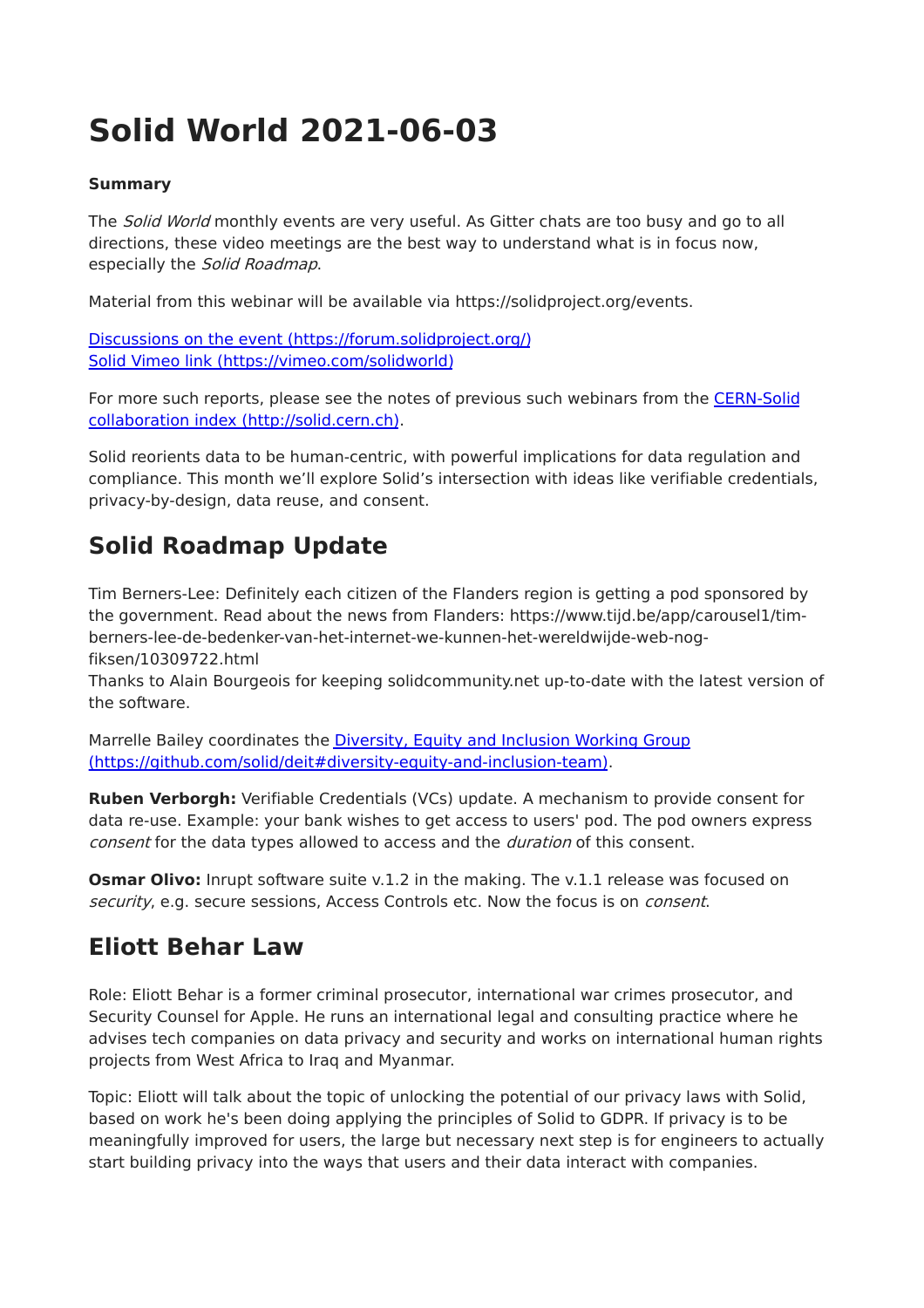GDPR's lawful basis for processing data. There are 6 such basic principles. Solid certainly is GDPR-compliant because it does rely on user's consent. It is also important for the user to have control over how their data is used.

Unfortunately most companies rely little on *consent* and mostly on *legitimate interest*. Transparency today is mostly long policy documents. Data retention is also loosely defined in GDPR. The rule is "as long as the data is needed for processing".

With Solid the user should be able to see and authorise third-party processing of their own data.

How does this activity relate to W3C ODRL (Open Digital Rights Language)? For info, see here [\(https://www.w3.org/TR/odrl-model/\)](https://www.w3.org/TR/odrl-model/)

#### **Digita – Tom Haegemans**

Role: Co-Founder & Research Lead of Digita

Topic: Legal and UX aspects of data reuse with Solid.

Solid's Data reuse principle led to a research project documented in Digita's Resources page [\(https://digita.ai/resources\).](https://digita.ai/resources)

## **Swedish Public Employment Service – Greg Golding & Anton Wiklund**

Role: JobTech Development, Swedish Public Employment Service

Topic: Greg and Anton will present a brief summary of their team's recent investigation into the power of Solid to make it easier for citizens to apply for jobs online and to share their data including digital credentials issued by various authorities - in a safe, secure and controlled manner.

JobTech www.jobtechdev.se is the swedish public employment service. The swedish government commissioned a Proof of Concept for Solid, with GDPR in mind. The use-case is an app for unemployed people needing to access their own data in various public agencies and re-use it when applying for a job.

The job seeker connects to the employment web site and allows the required info for him/her to be taken from his/her pod. The recruiter will go to the same site and have access to the applicant's pod data.

When the job seeker finds a job position, he/she revokes all access to his pod for other employers.

To the legal question from Lal Chandran working for platform (iGrant.io) which uses solid pods for data escrow and backup. who takes the legal liability for the data when you use a pod? the answer is explained here (https://www.digg.se/publicerat/publikationer/2021/uppdrag-att[mojliggora-losningar-for-individen-till-kontroll-och-insyn-av-data-om-individen\)](https://www.digg.se/publicerat/publikationer/2021/uppdrag-att-mojliggora-losningar-for-individen-till-kontroll-och-insyn-av-data-om-individen) (all in swedish but there is a short intro in english about the mission of this agency).

Questions still remain in government circles on whether all ownership of data relies exclusively with the user.

# **Q & A**